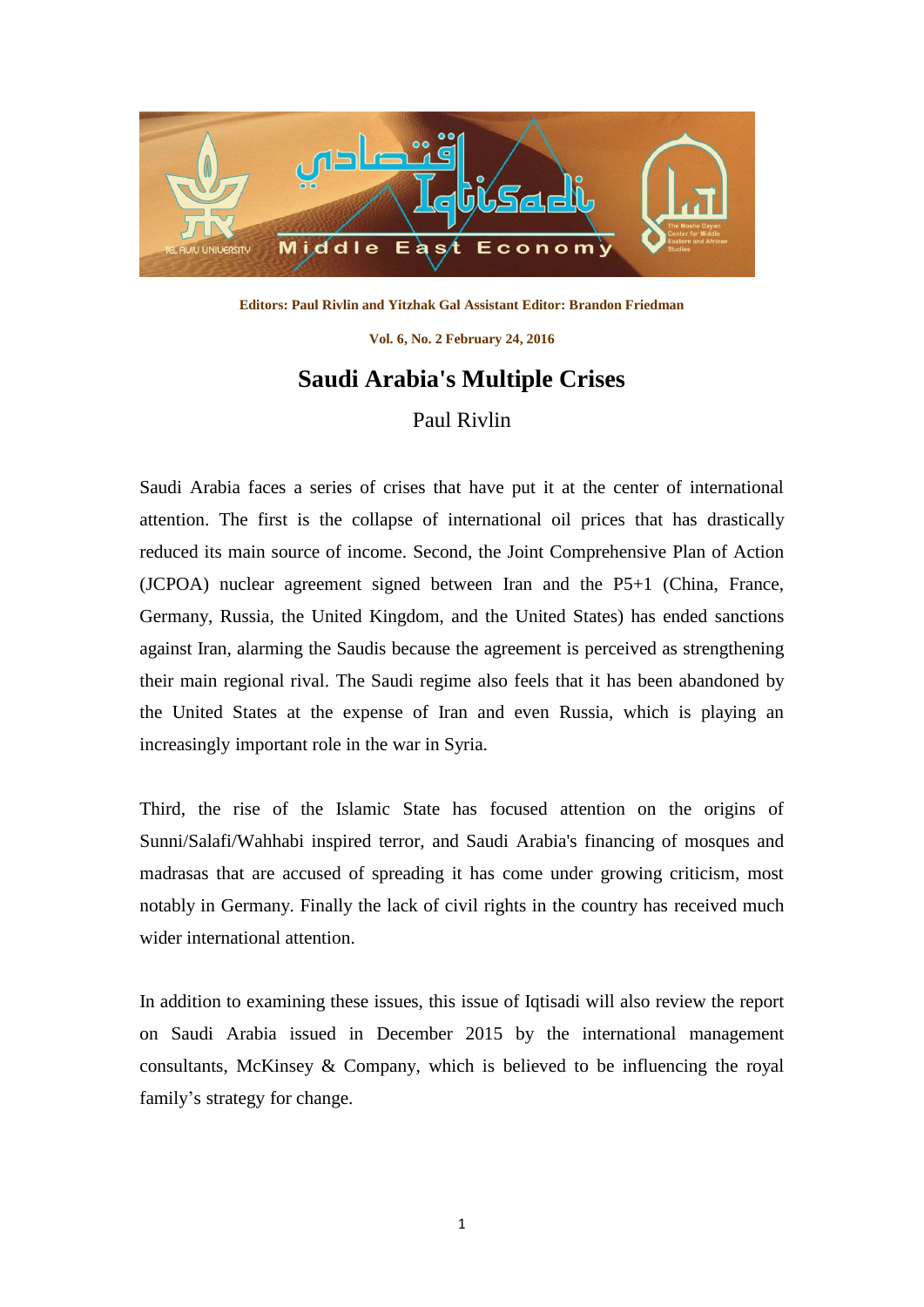The economic crisis facing the Saudi kingdom is illustrated in Chart 1. This shows how oil revenues grew rapidly until 2013 and how dramatically they have fallen since then. The population has risen by 50 percent since 2000, resulting in an increased need for funds.

Assuming that in 2016 Saudi Arabia continues to produce 10 million barrels of oil a day (mb/d), and exports 7.1 mb/d, as in 2015, then oil export revenues will be \$130 billion, if the price averages \$50/barrel during the year. If the price averages \$25/barrel oil revenues will be only \$65 billion. At the end of January 2016**,** the OPEC basket price for a barrel of oil was \$29. In 2015 oil export revenues were an estimated \$118 billion, compared with their 2012 peak of \$329 billion.

Between 2007 and 2014 the share of oil as a percentage of total government revenues averaged 89 percent, while the share of oil as a percentage of total exports averaged 86 percent. This huge reliance on oil is now a major source of anxiety and is one of the reasons why King Salman bin ʿAbd al-ʿAziz Al Saʿud, and his son, Mohammad bin Salman Al Saʿud, the deputy [crown prince](https://en.wikipedia.org/wiki/Crown_prince) of [Saudi Arabia,](https://en.wikipedia.org/wiki/Saudi_Arabia) second deputy prime minister, and minister of defense, are contemplating radical changes including the sale of shares in Saudi Aramco, the national oil company.

The pressures facing the Saudi kingdom are summarized in Chart 1. It shows the fluctuations in oil revenues, largely resulting from changing oil prices against a background of a growing population. Each time oil revenues fall, the pressure on the government is greater because the population is larger.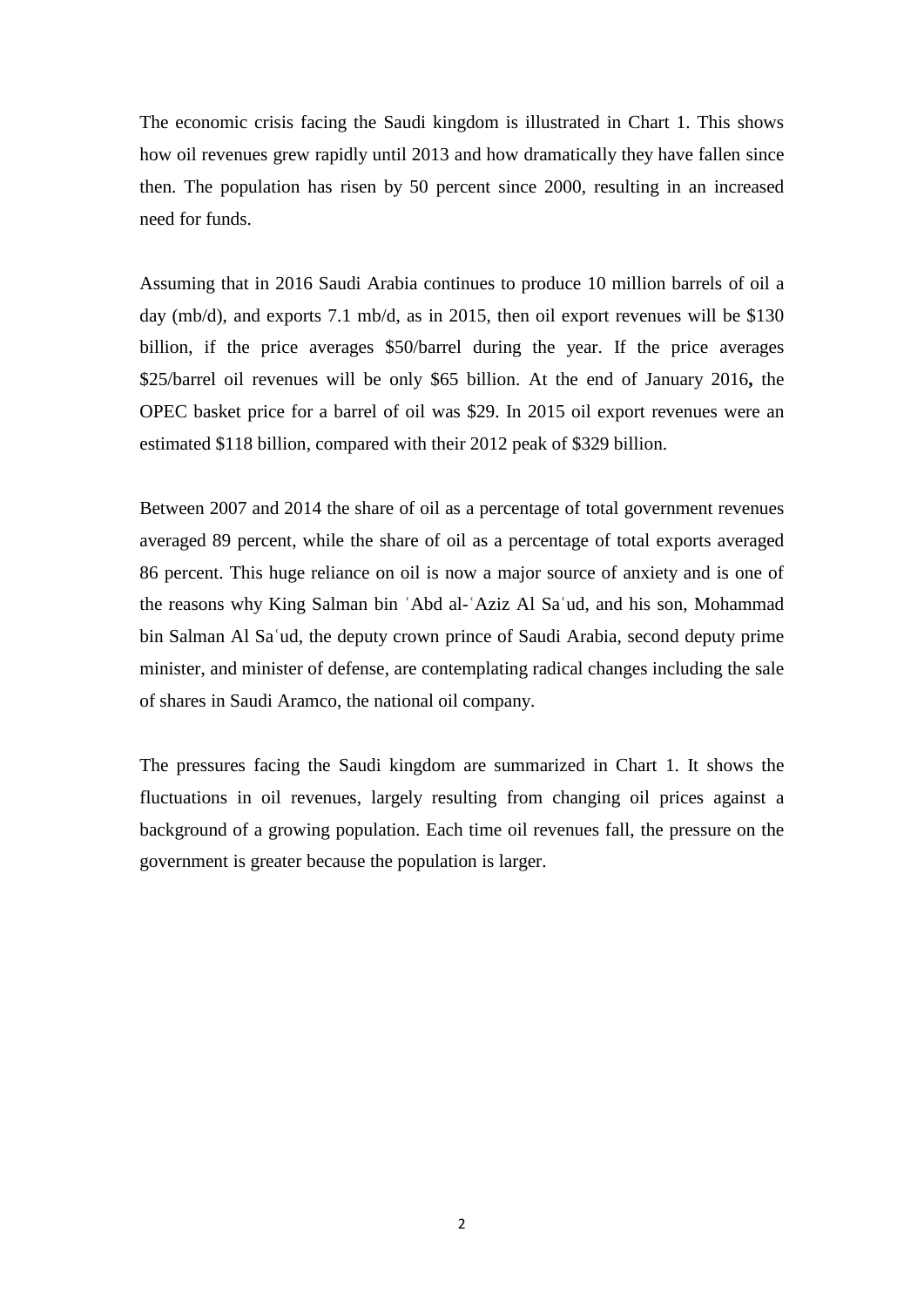## Chart 1

Saudi Arabia, 2000-2010



The International Monetary Fund (IMF) [forecasts](http://www.imf.org/external/pubs/ft/weo/2016/update/01/index.htm) slower growth in Saudi Arabia: In 2016 it expects the Saudi economy to grow by 1.2 percent and in 2017 by 1.9 percent. This compares with growth of 3.6 percent in 2014 and an estimated 3.4 percent growth in 2015.

Table 1 shows how the current account of the balance of payments and the state budget have gone into deficit. The most recent state budget has been funded by domestic borrowing. The current account and public sector deficits in Saudi Arabia and other Gulf oil producers may well have been one of the factors behind the decline in international oil prices. The Saudi Arabian Monetary Authority (SAMA) reserves fell by 16 percent in 2015, and the reserves invested in foreign securities fell by 26 percent.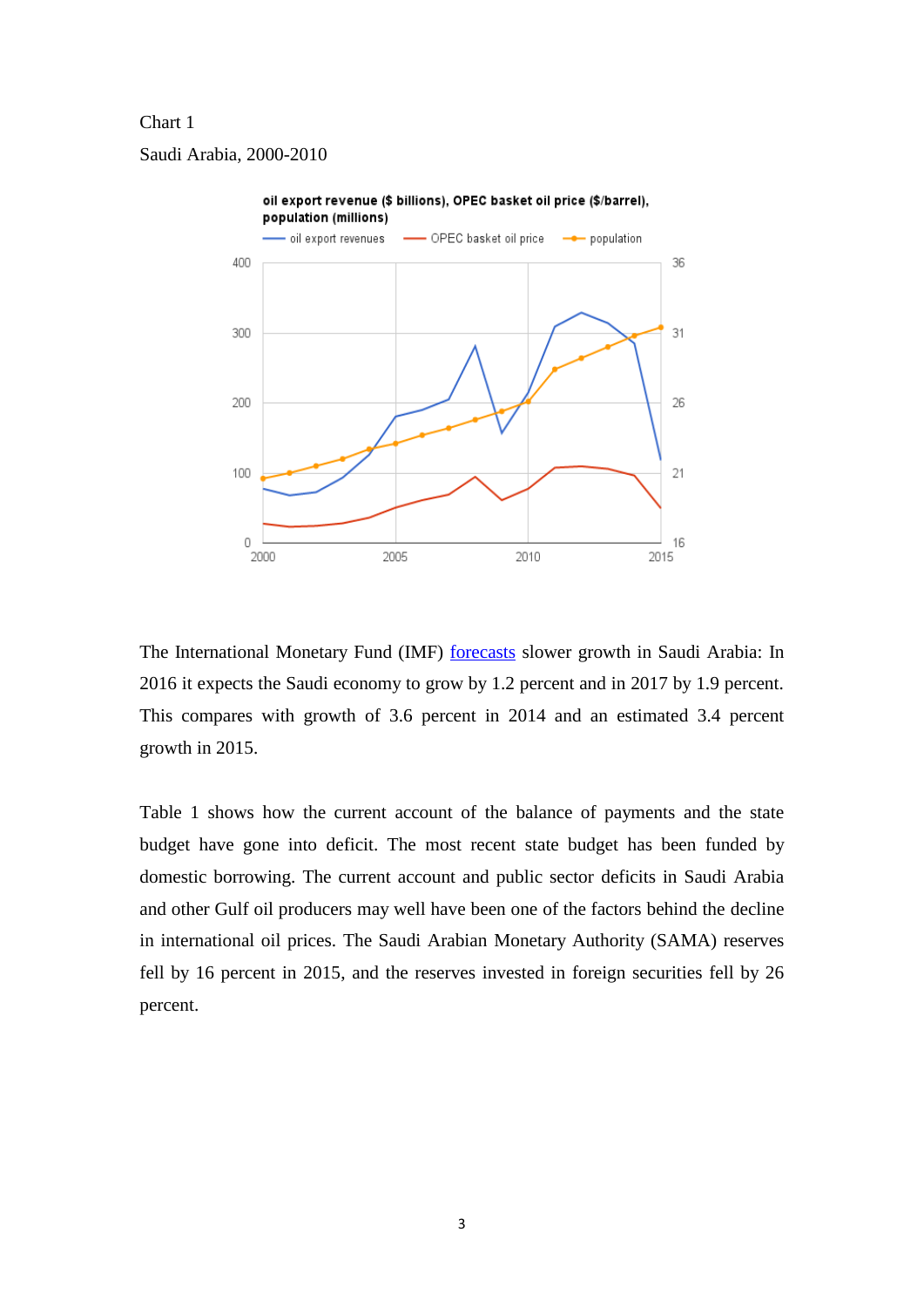## Table 1

The central government budget and current account of the balance of payments, 2010- 2015 (as a percentage of GDP)

|             | 2010 | 2011  | 2012  | 2013  | 2014   | 2015      |
|-------------|------|-------|-------|-------|--------|-----------|
|             |      |       |       |       |        | projected |
| Central     | 37.5 | 44.5  | 45.3  | 41.4  | 37.3   | 29.9      |
| government  |      |       |       |       |        |           |
| revenue     |      |       |       |       |        |           |
| Central     | 34.0 | 33.4  | 33.3  | 35.6  | 40.8   | 49.5      |
| government  |      |       |       |       |        |           |
| expenditure |      |       |       |       |        |           |
| Fiscal      | 3.5  | 11.1  | 12.0  | 5.8   | $-3.5$ | $-19.6$   |
| balance     |      |       |       |       |        |           |
|             |      |       |       |       |        |           |
| Current     | 66.8 | 158.6 | 164.8 | 135.5 | 81.2   | $-5.8$    |
| account     |      |       |       |       |        |           |
| \$ billions |      |       |       |       |        |           |
| Current     | 12.7 | 23.7  | 22.4  | 18.2  | 10.9   | $-0.9$    |
| account (%  |      |       |       |       |        |           |
| of GDP)     |      |       |       |       |        |           |

Source: [International Monetary Fund \(IMF\)](http://www.imf.org/external/pubs/ft/scr/2015/cr15251.pdf)

Economic growth has been based on oil export revenues that accrue to the state. The government allocated these revenues to individuals and companies through spending in the budget. Oil export revenues are threatened, not only by low oil prices, but also by the rapid increase in domestic energy use. This has been encouraged by subsidies that have made gas for automobiles and electricity for all consumers very cheap. The growth of domestic energy demand has been forecasted to threaten Saudi oil exports because oil is used to generate electricity.

In a report entitled "Saudi Arabia Beyond Oil: the Investment and Productivity [Transformation,](http://www.mckinsey.com/insights/growth/moving_saudi_arabias_economy_beyond_oil)" issued in December 2015, the McKinsey Global Institute made the following points: In 2003, Saudi Arabia was the world's twenty-seventh largest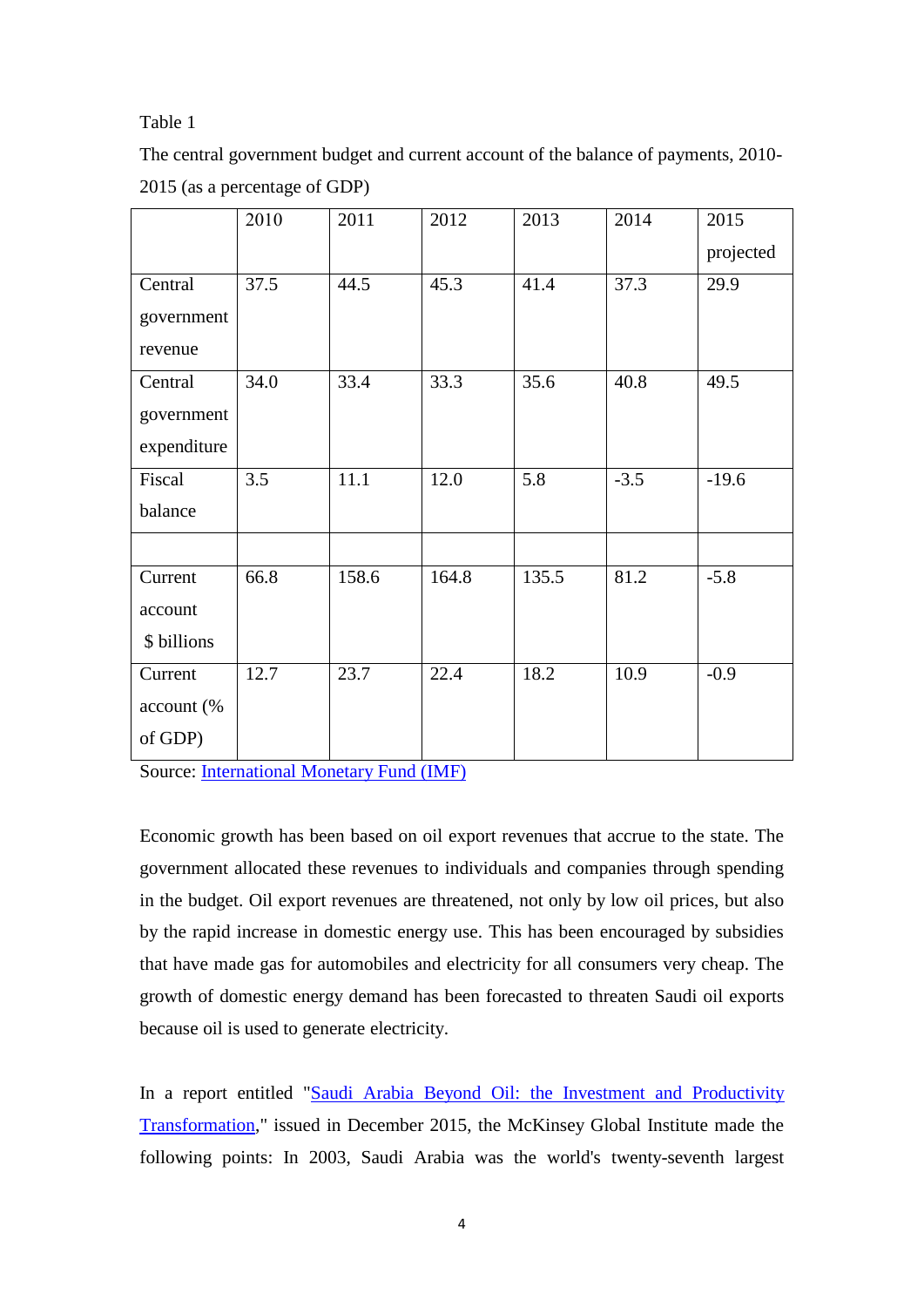economy and the 2003 to 2013 oil price boom made it the world's nineteenth largest, with a national income of \$750 billion, larger than that of Switzerland and Sweden. Saudi GDP per capita ranks between that of Portugal and South Korea. The national debt had been eliminated and foreign reserves of over \$700 billion accumulated, which were similar in size to the GDP. These figures should, however, be used with caution because one third of the population is made up of foreign workers and oil plays such a large role in the economy, accounting for some 90 percent of government revenues.

According to McKinsey, the oil-financed model of development no longer works. Although Saudi Arabia is producing record amounts of oil, the revenues that it is earning have fallen sharply. (See the November 2015 edition of *Iqtisadi*: ["The Saudi](http://dayan.org/content/iqtisadi-saudi-predicament-low-oil-prices-and-strategic-threats)  [Predicament: Low Oil Prices and Strategic Threats"](http://dayan.org/content/iqtisadi-saudi-predicament-low-oil-prices-and-strategic-threats)). By 2030 another 4.7 million people will enter the labor market, assuming that the very low female participation rate does not change. If increasing numbers of women join the work force, then the increase in the number of people looking for work will be larger. Saudi Arabia therefore needs to produce three times as many jobs for Saudi citizens (and not for foreign workers) than it did in 2003 to 2013. Furthermore, there will be more elderly people needing support than in the past.

Despite an increase in fuel prices, announced in 2015, Saudi Arabia, like many other countries in the Middle East, subsidizes energy prices. This encourages consumption and potentially reduces the amount of oil available for export. The future of Saudi oil exports will therefore depend not only on an oversupplied international market but also on its domestic energy policy.

McKinsey made a series of recommendations designed to insure Saudi Arabia's economic future. The most important of these is a move from a state-dominated economy to one based on market forces. This will involve reducing public spending, raising taxes, and shrinking the public sector. There is a lot of evidence that the new leadership in Saudi Arabia is contemplating radical changes, including selling shares in the national oil company, Aramco.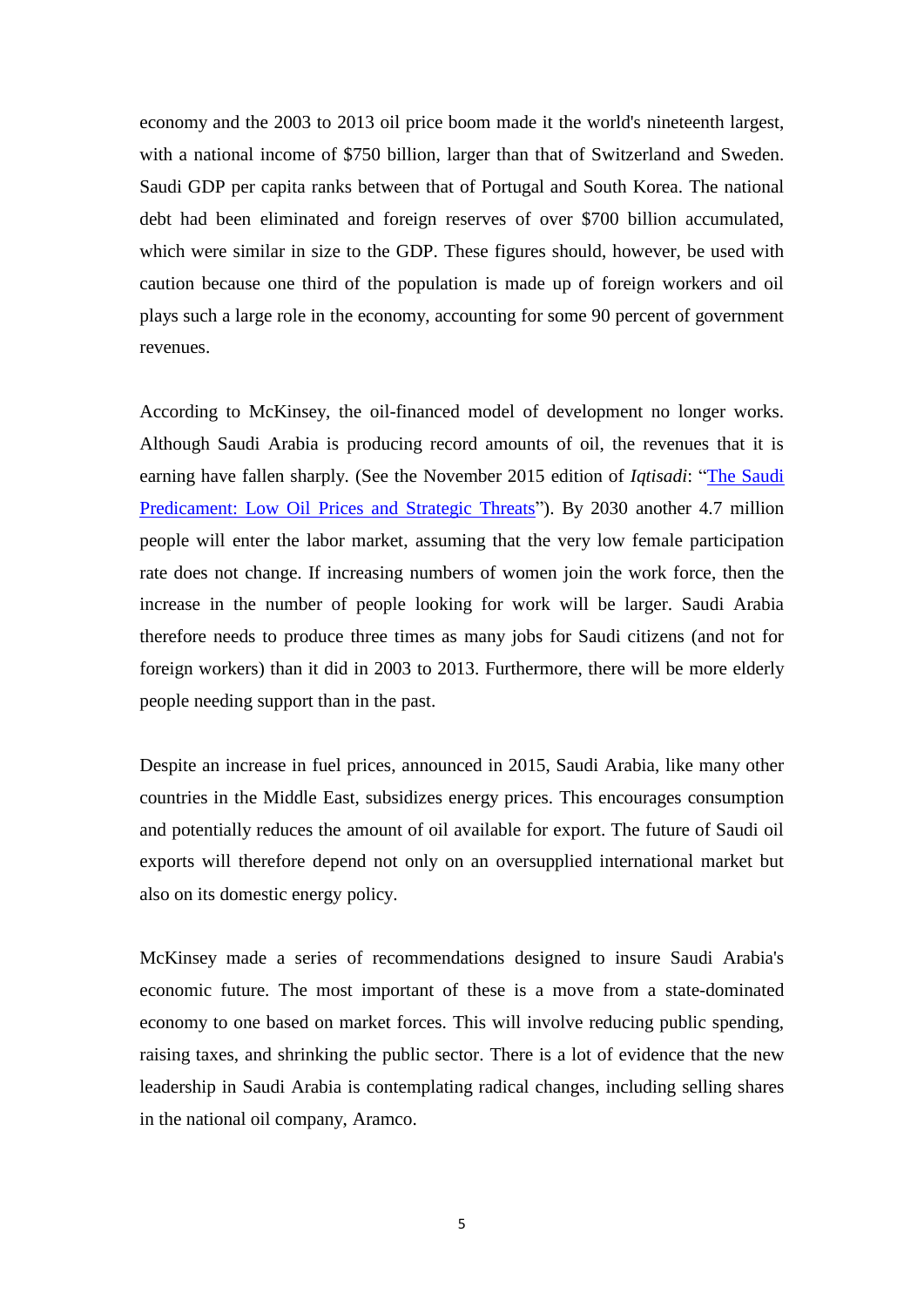In an interview with the *Economist* published in January 2016, [Deputy Crown Prince](http://www.nytimes.com/interactive/2016/01/24/world/middleeast/the-big-four-in-saudi-arabia-government.html)  [Mohammad bin Salman](http://www.nytimes.com/interactive/2016/01/24/world/middleeast/the-big-four-in-saudi-arabia-government.html) discussed his interest in selling parts of Aramco to private investors. This potentially represents a radical change from the style of rule of a previous generation of Saudi princes who governed for more than 70 years. Using private sector advisers, Mohammad bin Salman spoke about introducing new taxes, privatizing health and education services, and trimming the public payroll — all of which are backed by the McKinsey report and others.

Aramco is responsible for more than 70 percent of government's revenue. It has enjoyed a special, protected status since it was bought from its American owners in the 1970s. The result has been what many call a state within a state. The company has its own residential cities, hospitals, and schools. It also has a reputation for efficiency among Saudi institutions and is an attractive employer for young Saudis.

In 2007, Saudi Aramco began to build a world-class graduate research university, the King ʿAbdullah University of Science and Technology (KAUST), on the Red Sea coast. King ʿAbdullah bin ʿAbd al-ʿAziz Al Saʿud chose Aramco to build the university in order to avoid the government and religious establishments: he wanted the university to be created quickly and he wanted men and women to be able to work and study there together.

Despite its progressive management style, Aramco publishes very little information about its operations or finances and has managed to keep the government at bay. The implications of privatization or even partial privatization may be radical if they require the release of more information.

At the end of 2015, the Minister of Finance [Ibrahim al-Assaf](http://www.alhayat.com/m/story/13106514) was quoted as saying that Saudi Arabia will gradually apply a value-added tax of 5 percent at the beginning of 2016. [At its last session in 2015,](http://www.al-monitor.com/pulse/originals/2016/01/saudi-arabia-oil-hike-cut-subsidies-taxes.html#ixzz3zZvU6nXa) chaired by King Salman bin ʿAbd al-ʿAziz Al Saʿud, the Cabinet announced new fees on [numerous services](http://www.alriyadh.com/1115787) and the [lifting of](http://www.spa.gov.sa/details.php?id=357542)  [subsidies](http://www.spa.gov.sa/details.php?id=357542) on a number of goods, notably petroleum derivatives. The price of 95 octane gasoline at 0.90 riyals per liter, was increased from 0.60 riyals per liter (\$0. 91 per US gallon, up from \$0.60) and [the price](http://www.wsj.com/articles/saudi-arabia-sharply-raises-prices-of-domestic-fuel-1451323028) of 91 octane gasoline was raised from 0.45 riyals per liter to 0.75 riyals per liter.